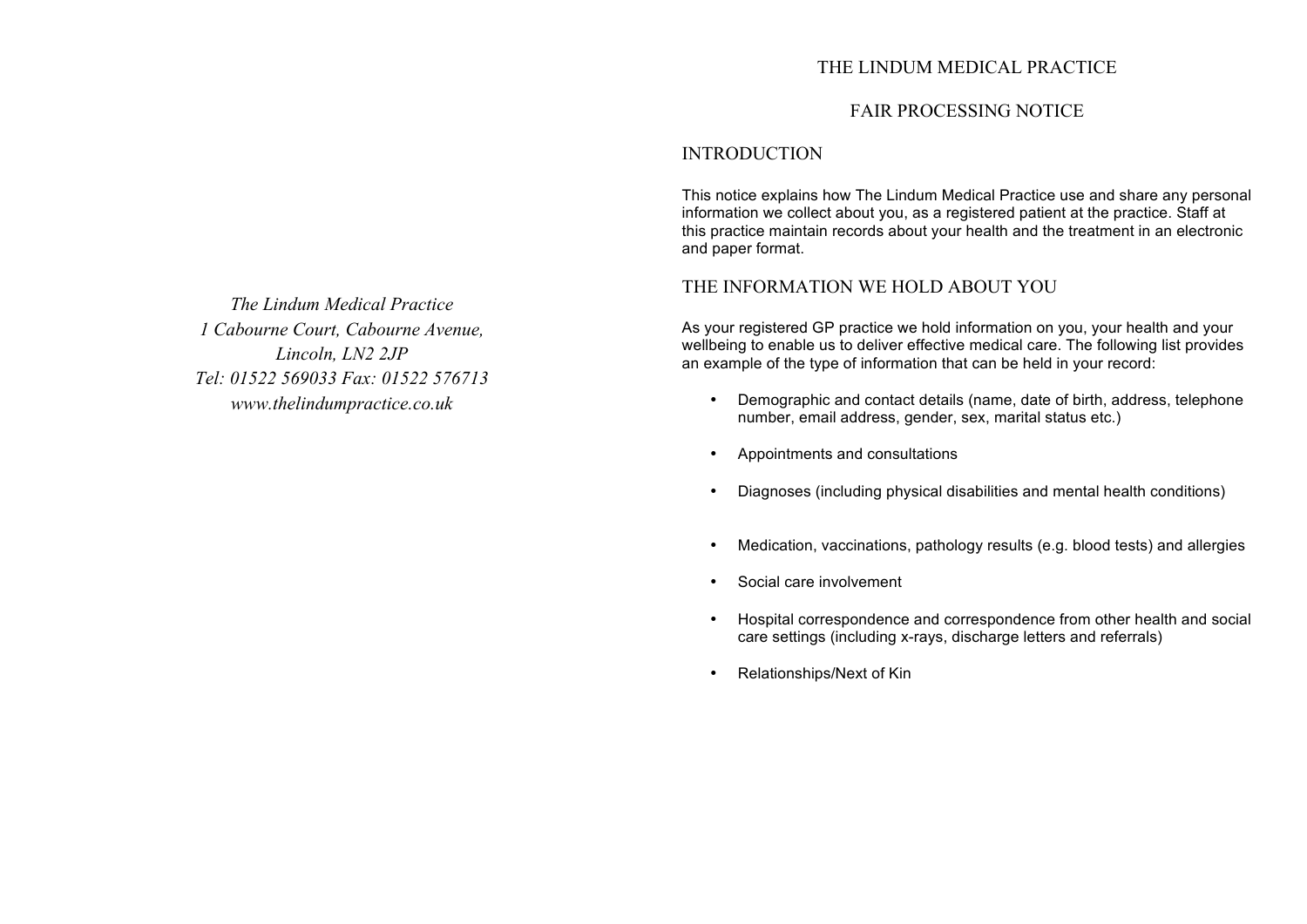# HOW WE USE YOUR INFORMATION

#### *Why do we need to access your personal data?*

This information means we can provide you with high quality direct care in a safe and effective manner. Being able to see your detailed record allows for an overall picture of your health and wellbeing to be assessed. This then helps us to diagnose and prescribe appropriate courses of treatment to you. This means that the most sage and efficient care is provided to you. We do not want you to have to repeat your medical history and remember every detail, which may or may not be relevant, to every health and social care professional in your care.

#### *Maintaining confidentiality and accessing your records*

We are committed to maintaining confidentiality and protecting the information we hold about you. We adhere to the General Data Protection Regulations (GDPR), the NHS Code of Confidentiality and Security, as well as guidance issued by the Information Commissioner's Office (ICO). You have a right to access the information we hold about you, and if you would like to access this information, you will need to complete a Subject Access Request (SAR). Please ask at reception or visit our website for a SAR form and further information. Furthermore, should you identify any inaccuracies, you have a right to request for the inaccurate data to be corrected.

#### *Risk Stratification*

Risk stratification is a mechanism used to identify and subsequently manage those patients deemed as being at high risk or requiring urgent or emergency care. Usually this includes patients with long-term conditions, e.g. cancer. Your information is collected by a number of sources, including The Lindum Medical Practice; this information is processed electronically and given a risk score which is related to your GP who can then decide on any necessary action to ensure that you receive the most appropriate care.

#### *Retention Periods*

In accordance with the NHS Codes of Practice for Records Management, your healthcare records will be retained for 10 years after death, or if a patient emigrates, for 10 years after the date of emigration.

#### *Legal Obligations*

Your data is collected for the purpose of providing direct patient care; however, we can disclose this information if it is required by law, if you give consent or it is justified in the public interest.

In order to comply with its legal obligations, this practice may send data to NHS Digital when directed by the Secretary of State for Health under the Health and Social Care Act 2012. Additionally, this practice contributes to national clinical audits and will send the data that is required by NHS Digital when the law allows. This may include demographic data, such as date of birth, and information about your health which is recorded in coded form; for example the clinical code for diabetes or high blood pressure.

#### *Invoice Validation*

Your information may be shared if you have received treatment to determine which Clinical Commissioning Group (CCG) is responsible for paying for your treatment. This information may include your name, address and treatment date. All of this information is held securely and confidentially; it will not be used for any other purpose or shared with any third parties.

## WHAT TO DO IF YOU HAVE ANY QUESTIONS

Should you have any questions about our fair processing notice or in the information we hold about you, you can:

- 1. Contact the practice's Data Protection Officer, Dr Russell Eldridge.
- 2. Contact the Practice Manager, Marlene Jackson

## COMPLAINTS

In the unlikely event that you are unhappy with any element of our data processing methods, you have the right to lodge a complaint with the ICO. For further details visit ico.org.uk and select 'raising a concern'.

## CHANGES TO OUR FAIR PROCESSING NOTICE

We regularly review our Fair Processing Notice and any updates will be published on our website, in our newsletter and on posters to reflect the changes.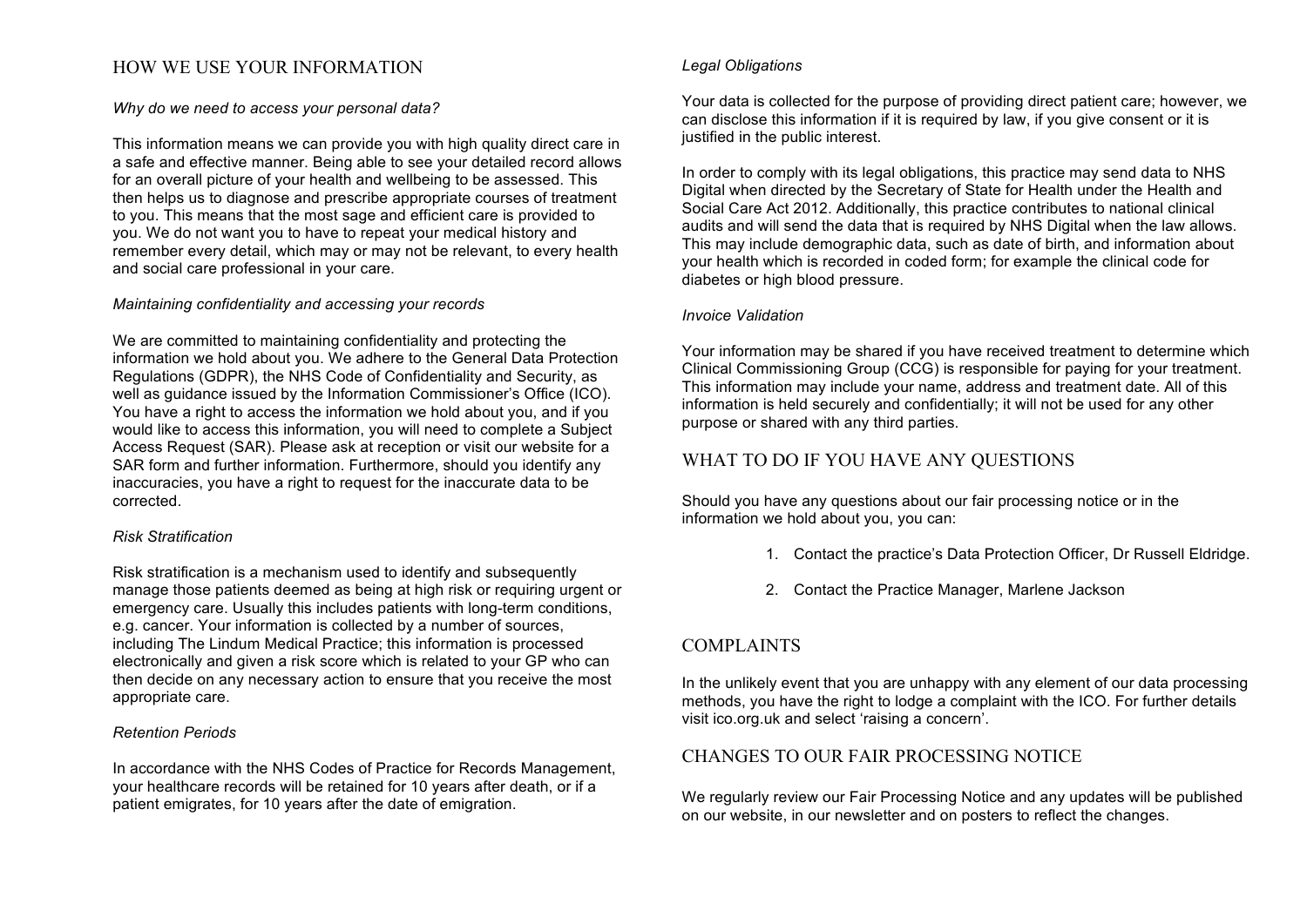## HOW WE SHARE YOUR INFORMATION

*Why do we need to share your personal data?*

We recognise that you will benefit from other health and social care providers that care for you (either currently or in the future) having access to your electronic health record. This is because they can then make fully informed decisions about the care you require. The reasons for access to the detailed record, mentioned above, apply across the health and social care profession. A shared record ensures that care providers always have the most accurate, up to date information.

*Sharing your personal data; our practice default*

As your GP practice we have set the following settings for all our registered patients whose detailed electronic health record is in our possession and within the clinical computer system, SystmOne.

We will obtain your explicit consent (permission) to share your detailed electronic health record to the below listed NHS commissioned services and local authorities providing health and social care services. By providing your permission any of the listed organisations using the clinical record computer system, SystmOne, will have the ability to retrieve your electronic record, once you are registered for care. Only individuals with the appropriate controls will be able to access your record and these individuals should only legitimately access your record to provide you with care services. They must also record your permission to view your record.

At The Lindum Medical Practice our default setting is to share your health record with the following:

United Lincolnshire Hospital NHS Trust

Lincolnshire Partnership NHS Foundations Trust

Lincolnshire Community health Services NHS Trust

Northern Lincolnshire and Goole NHS Foundation Trust

St Barnabas Hospice – Inpatient Unit and Lincoln Departments

If at any point in the future you are not happy to share your electronic record in this w\y, please let us know as soon as possible so that we can record your dissent (refusal of permission) and stop your record from being accessed outside of the GP practice. You can choose to refuse your permission for any organisation having access to your GP record.

*Sharing your personal data to organisations; subject to you providing a security code*

It is not always possible to predict the specific health and social care services that you require in the future. For example, you may require a specialist service or need to be treated whilst away on holiday in another part of the country. Therefore, where we have obtained your consent we make your electronic health record available to all organisations that are not already mentioned in the 'practice default' section above, subject to you providing them with a verification (security) code if/when you are present there for care; it's similar to the verification process you may be familiar with using for internet banking. Without this code the organisation will not be able to access your record.

The organisation providing your care must ask you to provide verification via a PIN number sent to your phone and o/or email address. Without this PIN number providing to the organisations, they will be unable to access your electronic record, unless you put that organisation on your personal sharing list (see 'your choice' section below)

You will only be required to provide the PIN number to that particular organisation once (e.g. each referral, A&E attendance, contact with an out of hour's service). As soon as the verification code is provided, the individuals at the organisation will continue to have access to your record to treat you for that particular matter/.condition/referral, until you change your mind and that organisation to record refusal of your permission. Only staff with the appropriate job functions granted to them by the organisation and only those providing you with care services, should legitimately access your record, once they have obtained your consent.

### *Your Choice*

You may not agree with the health and social care organisations we have chosen to have access to your detailed electronic health record. You can therefore control this yourself. Your choice will override our settings. You have the following options:

• **No organisations require you to provide a security code** – You can give your permission to allow NHS commissioned services and local authorities providing health and social care services, using the clinical record computer system SystmOne, to access your record. This allows for any individual at these organisations (who have the appropriate access controls) to receive your electronic record, only after you are registered with them for care. These individuals should only legitimately access your record to provide you with care services and they should always request and gain your consent before doing so.